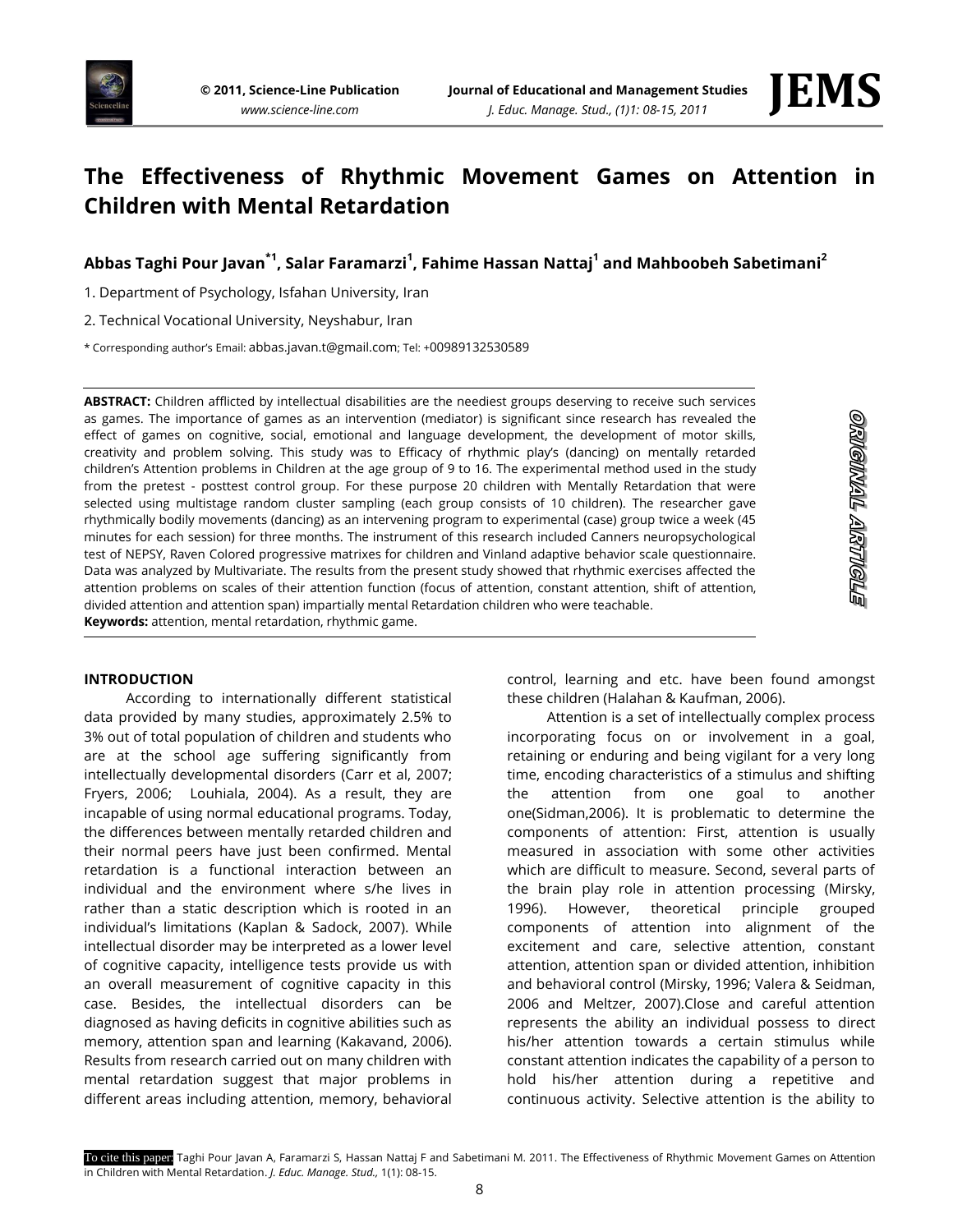focus on target stimuli and stop producing response to none target stimuli. On the other hand, the ability to redirect the attention from one stimulus to another one is the indicative of the shift (substitution) of attention. Moreover, by studying the divided attention, we can obtain useful information about individuals' processing limitations as well as their attention mechanisms and abilities (Eysenck & Keane, 2002).

One of the most prevalent problems amongst students studying at schools is the lack of attention which reduces their effectiveness in their schools' work. Bergen & Mosel (Bergen & Mosley, 1994) studied attention process and its change among normal and mentally retarded people (based on Stroop test). They concluded that mentally retarded individuals are more likely to be affected by this test and make more mistakes when it comes to shifting their attention that requires unconscious skill in their abilities so that they are able to give correct answers as compared to their normal counterparts. Several well-known scholars, based on the basic research and formulations by Zeaman&Hause (1963), claimed that individuals' most cognitive problems can be attributed to the lack of attention. Kazemi and Abedi (2001) investigated the efficacy of aerobic activities on performance function and attention in the children with neuropsychological learning problems. Their findings showed that to teach the aerobic movements to children with neuropsychological learning problems has an effect on improving their performance functions and attention. Brown (1967), with the aim of studying the effect of isometric movements and exercises on mentally handicapped children, categorized randomly 40 boys at the age of 12 into two groups - one was control group and the other was experimental group. A special program has been carried out on two groups for six weeks. He assumed that sporting activities and bodily games can improve mentally disabled children's mental requirements and necessities through intervening in their attention, memory and process reasoning as well as the control of their behavior and movements. Yukeslen et al (2008) examined the effect of physical exercises on mentally disabled children's motor skills. 12 children ranging in age from 3 to 6 have participated in 26 practice sessions. The results from their survey indicated that there was a meaningful difference between balancing, running, jumping in pre-test and post-test in the participants. Consequently, their findings support the positive effect of practice for basic motor skills in developing mentally disabled children's bodily movements.

In an attempt to find the most effective way, a great variety of researches have investigated the efficiency of alternative methods (Farmer & et al, 2002) and among them, game has seemed, with the evidence proving its effectiveness, to be a way of treating a wide range of disorders and problems offered by different researchers and psychologists during several decades (Bratton& et al, 2005). Some experts have examined games for their effectiveness on different aspects of social life while some other researchers looked at their efficacy on emotional development. Several scholars tried to investigate how effective a game can be on mental and physical as well as cognitive development in children. By the same token, a number of investigators have studied the effectiveness of aerobic exercises and rhythmically bodily movements on children's performance function, attention and memory, especially children with developmental and neuropsychological disabilities. But one aspect which has hardly caught researchers' interest is the balanced movements (rhythmic exercises) that are presented to children with mental disabilities in the form of a game.

Children afflicted by intellectual disabilities are the neediest groups deserving to receive such services as games. The importance of games as an intervention (mediator)is significant since research has revealed the effect of games on cognitive, social, emotional and language development, the development of motor skills, creativity and problem solving (Hamm, 2006). It is of highly significant to consider this certain attribute, i.e. the suitable use of good chances of and opportunities for playing a game in order to convey educational messages, expand cognitive acts, develop motor skills, deepen social responsibility and control behaviors. Not only does a game have an effect on the development of cognitive abilities among children but it also affects the physiological structure of their brain (Campbell, 2008; Papalia & Olds, 1992, and Zigler, 1998). Rhythm, especially in the form of music and games, plays an important role as a part of different cultures and human education (Michalowski & Kozima, 2007). Today, particular scientific studies have demonstrated the effect of games and rhythmic exercises (Kenya & Masal, 2004). Besides, to play such games in a group and in the form of rhythmically pre-determined movements (dancing) can strengthen group behaviors and control mentally disordered children's behaviors too (Kazemi & Abedi , 2001).

#### **MATERIALS AND METHODS**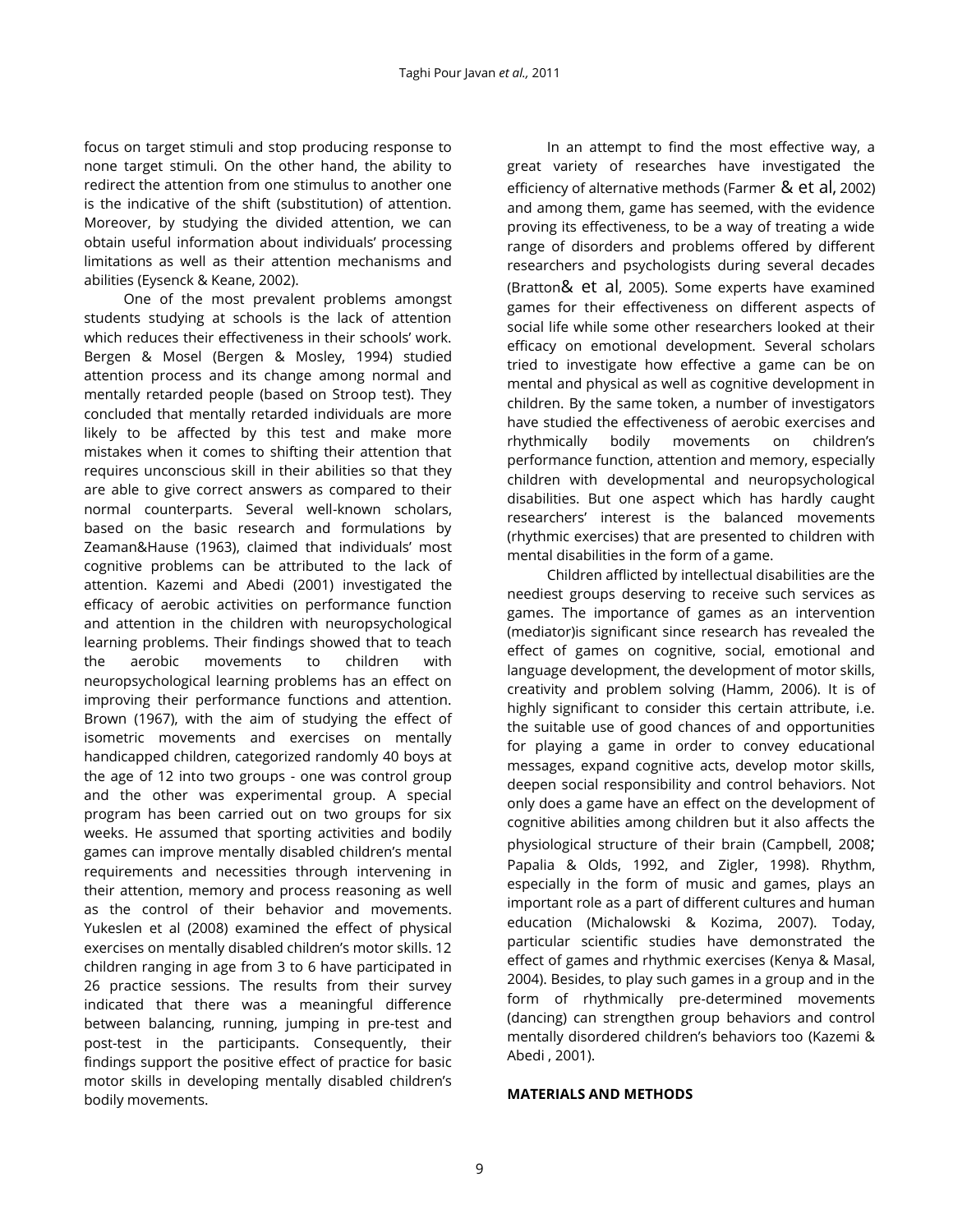The research method used in this study was an experimental type and had a pre- test and post- test design accompanied by a control group. Statistical population of the research comprised all mentally retarded students studying in elementary schools in the city of Esfahan in the academic year 2011-2012. To collect the required sample, 20 children with mental impairment were selected based on random multi- step sampling. That is, two special schools among five educational districts were chosen through. Moreover, 10 students, homogeneous in sensory and motor skills, were selected amongst all mentally disordered students as a sample. Participants in this sample were divided into two groups- control and experimental- and each group was randomly consisted of 10 students. To collect data, Raven IQ test, Vinland adaptive behavior scale questionnaire, Canners neuropsychological test were used. Replication was applied to the given sample based on Raven IQ test, Vinland adaptive behavior scale questionnaire. Having obtained the above children's parents' approval, the researcher gave rhythmically bodily movements (dancing) as an intervening program to experimental (case) group twice a week (45 minutes for each session) for three months. 8 rhythmic games were used in this research. Also, adaptive principles and going from simple to difficult were considered as these games have been presented. After the type of music and the kinds of songs were chosen, they have been approved by three experts or university professors and then performed with the help of physical education teachers in schools. The following are some of rhythmic movements briefly:

1) Rhythmic line game: in this game, the child should run on a straight line based on the rhythm and the melody of the music and should follow the instructions presented in the song (such as jump, sit down, hop, skip and ext).

2) Lozenge movement: the kid should move on the color-coded lines of lozenge according to the pattern which has been shown by his/her teacher and this game is also accompanied by music. At first, the child should perform this movement without music but with a song singing by himself/herself.

3) Sound game: children will demonstrate or simulate the movement of objects when they hear their sound in their surrounding area. For example, as soon as they hear the sound of a plane or a train, they start moving like one of them.

4) Colored sphere (ball) game: In this game, first colored strips in different sizes are spread on the ground and then spheres (small balls) having the same colors as strips are placed along the strips at different

distances. When the song or music start playing, the child should pick the one small ball (sphere) up whose color is being mentioned in the song and then hop along the strip and finally throw the ball into the basket placing at the end of each strip. The number of balls that the child should pick them up can be added to the song or music in this game.

5) Game of shapes on the ground: different shapes (circle, square and …..) are put in different parts of the ground. While the child is singing the song playing in the recorder, s/he should move towards the shape mentioned in the song simultaneously. Animal shapes can be used in this game.

6) Chess board game: the child is asked to stand on a chess-like board and then s/he start hopping or skipping with two legs in different directions by hearing the instruction given in the recorder through music and song(two squares up, three squares right and ext).

7) Number table game: colored numbers are set inside the perimeter of a square randomly. As soon as the numbers have been mentioned in the song by using the name of animals or flowers, the child should run towards or leap into the required number.

8) Strip-shape game: the child are asked to walk on the strip and to do the required activity when s/he gets to the point where different shapes are placed based on this/her teacher's instruction(clapping). The number of the shapes will be gradually increased in this game.

Post-test has been carried out on both groups by means of Canners neuropsychological test. The obtained data were transferred to SPPS spread sheet for descriptive and multi-variable covariance (Moncova) analysis of data.

## **INSTRUMENTATION**

## **Raven Colored progressive matrixes for children:**

This test has been revised by Raven in 1956. The test has been designed to measure the reasoning ability in children in the age ranging from 3 to 11. It includes 36 geometric shapes grouped in three sets as AB, B, A. In fact, it is a none verbally reasoning test that is defined as a criterion for assessing the competence of logically developmental level (Raven & Summers, 1986). Raven's test for children had the score of zero and one. Actually, the minimum score that a child can get in this test is zero and the maximum one is 36. Coe & et al (2006), reported the reliability ratio of split- half of the test for the age group of 6 to 14 that has been set at 0.46 to 0.92. Likewise, Raven & Summers (1968) reported the retest ratio of his revised test for children at the age of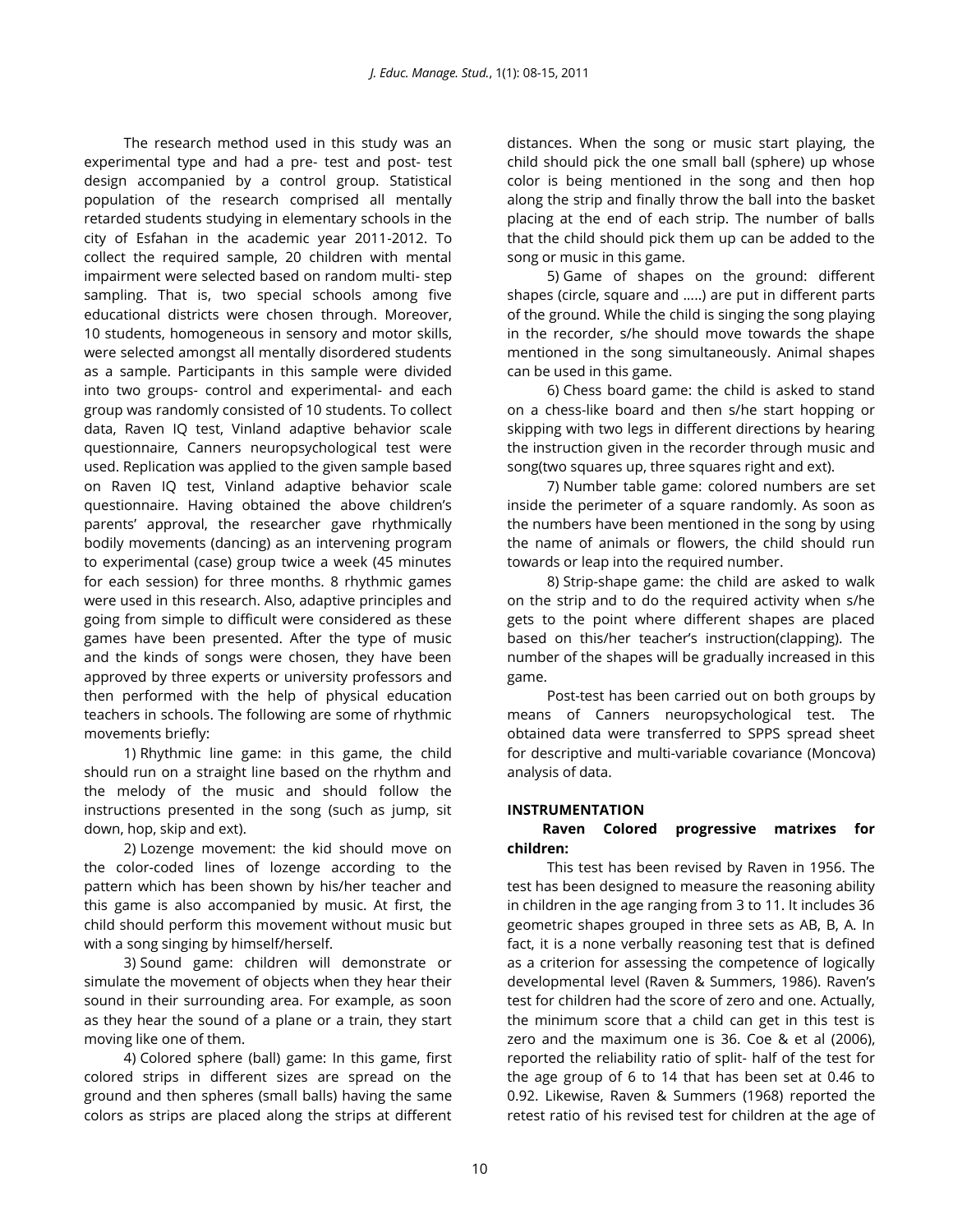6.5 to 9.5 during one year which seemed to be 0.60 and 0.80. The results from Raven's work indicated that the test was sensitive to the fluctuations in outputs of intellectual activity which was happening at childhood. Amire (2002) has reported the ratios of internal constancy of Raven test between 0.89 and 0.97 with 5000 participants.

#### **Vinland adaptive behavior scale questionnaire**

Dall has published this scale in 1965 for the first time. Then, Sparrow and his colleagues revised the original one in 1984(Van de Winckel, 2004). The scale comprises 117 items categorized into annual groups. The required information is obtained from either wellinformed people or the participant herself/his self rather than collected from test conditions. This scale is based on the fact that what a person is able to do in his/her daily life. The symbol (+) indicates that the child has managed to do the given job successfully and consequently s/he will get a positive mark. In contrast, the symbol (-) is an indicative of child's failure to do the activity and therefore no mark is given to the child. The symbol (No-) shows the lack of opportunity and person's ability to do the job. In these cases, if the answer of above question is positive but of the following question is negative, the child will get a half mark otherwise no mark will be given to him/her. (F+) suggests the child's irreversible excuse. As a result there is no mark here as well. (-+) implies that the child sometimes does the job and sometimes does not. So s/he will receive a half mark. Farmarzi and his colleagues reported the reliability of 0.93 for sub-scale of this test based on  $\propto$  -Krounbakh method. Annstazi and Barahami (1976) reported the validity of 0.81 and reliability of 0.71 for this scale. They believed that the related validity and reliability were deemed to be stronger in early age especially in mentally retarded groups.

## **Canners neuropsychological test:**

Canners designed this test in 2004 to assess neuropsychological skills such as attention, memory, sensation and motor activities and spatial –visual processing across four spectrums (invisible to very rich) and it is used for children at the 5 to 12 age groups. Jadidi and his co-workers (2011) translated this questionnaire into Persian language and extracted its norm in 2011. Internal reliability ratios ranged from 0.75 to 0.90 while the validity ratio of re- test with an eightweek interval was reported to be 0.60 to 0.90. To assess the construct validity of Canners questionnaire, all items were analyzed. Similarly, their differential validity were strongly confirmed by statistically analyzing the quality of the questionnaire as a tool for differentiating people with ADHD from those who are normal and other clinical groups. Jadidi and his colleagues (2011) stated that its construct validity is assessed as being good. Also, the reliability of this tool seemed to be 0.72 by using  $\propto$  - Krounbakh method.

## **RESULTS**

Descriptive and inferential statistics were used to analyze data. In view of the fact that the values of variances are equivalent in Lambda – Vilkez test and the data from the research were normal, parametric tests were applied to the research data.

As it is shown in table 1, the means of scores of selective attention, constant attention, the shift of attention, divided attention, attention span and total attention from pre-test and post-test in experimental group have increased from 3.00 to 2.20,5.10 to 3.10, 5.50 to3.70,6.80 to3.60,7.00 to4.20 and 27.40 to 16.80 respectively indicating the improvement in experimental group's performance in attention scales and total attention.

As we see the pre-hypothesis about equivalency of variances for both groups related to two variables – memory function and learning- is confirmed. Moreover, the values of variances for both groups are equal in the society and there is no meaningful difference between them. Consequently, having considered the Laven's prehypothesis, the researcher can apply co-variance analysis on research results to study the research hypotheses.

The difference between the means of post-test scores of children's attention problems was found significant (P≤0.05) for both control and experimental groups when the effect of per-test has been controlled. So, based on data in table 3 and considering the pre-test scores as supporting(auxiliary) variable, it can be inferred that rhythmic exercises can effectively reduce the attention problems associated with scales of attention function(focus of attention , constant attention, shift of attention, divided attention, attention span) and the total(whole) attention in mentally retarded children in the elementary school. The values of eta square roots and effectiveness of rhythmically bodily games have shown that 58 percent of these changes resulted from the effect of rhythmically bodily games of attention problems in experimental group.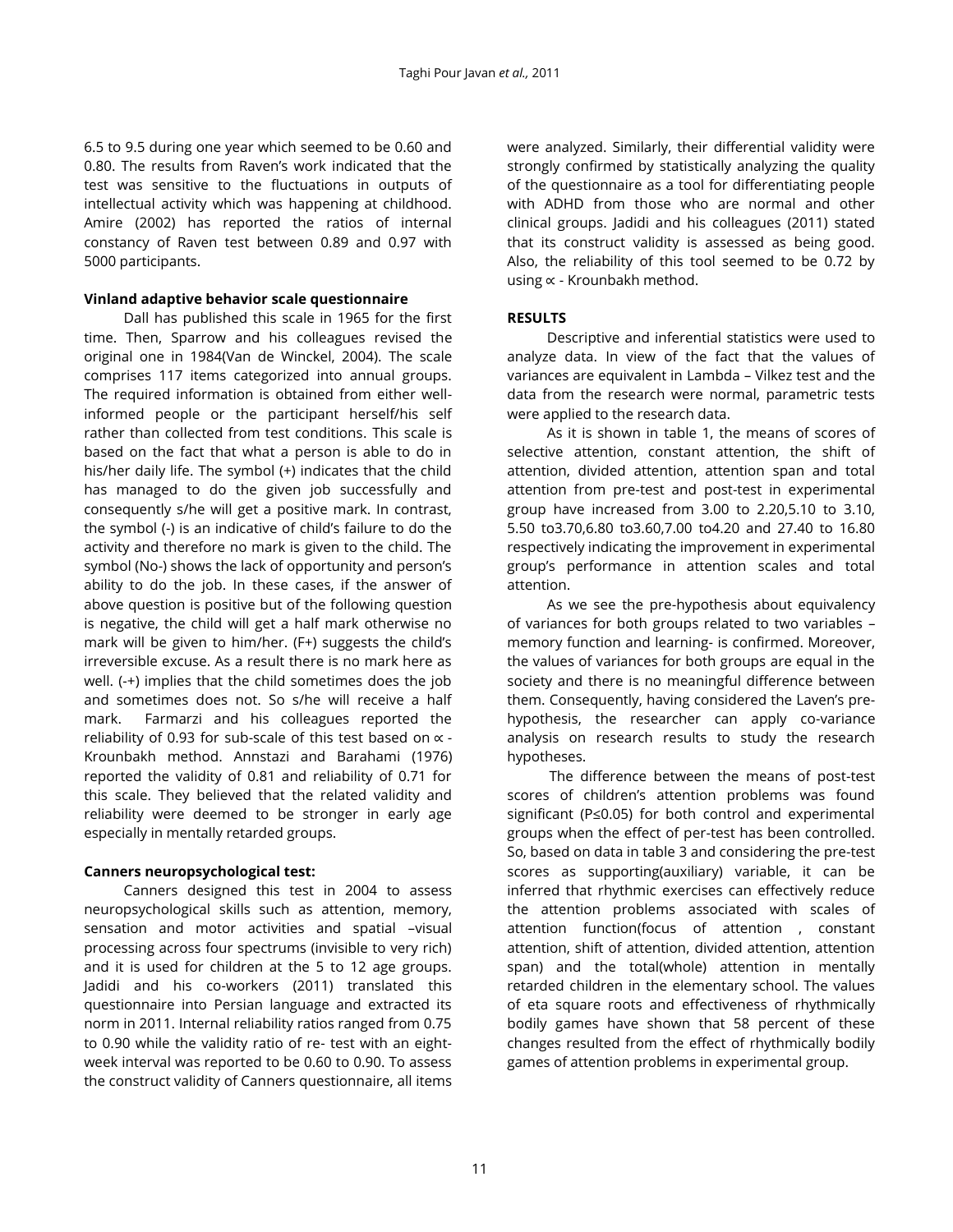|                                                                                                        | <b>Groups</b> | numbers | <b>Pre-test</b> |                       | <b>Post-test</b> |                       |  |
|--------------------------------------------------------------------------------------------------------|---------------|---------|-----------------|-----------------------|------------------|-----------------------|--|
| <b>Function of attention</b>                                                                           |               |         | Mean            | Standard<br>Deviation | Mean             | Standard<br>Deviation |  |
| Selective attention                                                                                    | Experimental  | 10      | 3.30            | 1.59                  | 2.20             | 1.16                  |  |
|                                                                                                        | control       | 10      | 3.20            | 1.54                  | 3.00             | 1.21                  |  |
| <b>Constant attention</b>                                                                              | Experimental  | 10      | 5.10            | 2.78                  | 3.10             | 2.31                  |  |
|                                                                                                        | control       | 10      | 5.20            | 2.33                  | 5.30             | 1.41                  |  |
| <b>Shift of attention</b>                                                                              | Experimental  | 10      | 5.50            | 1.85                  | 3.70             | 1.91                  |  |
|                                                                                                        | control       | 10      | 5.40            | 1.75                  | 5.20             | 1.62                  |  |
| <b>Divided attention</b>                                                                               | Experimental  | 10      | 6.80            | 1.44                  | 3.60             | 1.34                  |  |
|                                                                                                        | control       | 10      | 5.40            | 2.06                  | 5.30             | 2.18                  |  |
| <b>Attention span</b>                                                                                  | Experimental  | 10      | 7.00            | 1.74                  | 4.20             | 1.55                  |  |
|                                                                                                        | control       | 10      | 6.80            | 2.41                  | 7.00             | 2.32                  |  |
| <b>Total attention</b>                                                                                 | Experimental  | 10      | 27.40           | 9.35                  | 16.80            | 8.25                  |  |
|                                                                                                        | control       | 10      | 26.00           | 10.05                 | 25.80            | 9.70                  |  |
| Table 2: Desults from Laven test showing are bypothesis about equivalency of variances for both grouns |               |         |                 |                       |                  |                       |  |

**Table 1:** descriptive criteria showing Attention function for both control and experimental groups obtained from pre-test and post-test.

| <b>Table 2:</b> Results from Laven test showing pre-hypothesis about equivalency of variances for both groups. |       |                                  |                                |                |  |  |  |
|----------------------------------------------------------------------------------------------------------------|-------|----------------------------------|--------------------------------|----------------|--|--|--|
| <b>variables</b>                                                                                               |       | <b>Freedom of</b><br>denominator | <b>Freedom of</b><br>numerator | meaningfulness |  |  |  |
| <b>Memory function and</b><br>learning                                                                         | 0.843 |                                  | 18                             | 0.371          |  |  |  |

**Table 3:** results from Mancova analysis showing the effect of rhythmic exercises on children's Attention function for both control and experimental group.

| <b>Criteria</b>     | <b>Change references</b>   | Sum of the<br>square roots | <b>Degree of</b><br>freedom | <b>Mean of</b><br>square<br>roots | F.     | <b>Meaningfulness</b> | <b>Effectiveness</b> | <b>Statistical</b><br>powers |
|---------------------|----------------------------|----------------------------|-----------------------------|-----------------------------------|--------|-----------------------|----------------------|------------------------------|
| Post-test           | Attention<br>focus(center) | 8.322                      | $\mathbf{1}$                | 8.322                             | 29.814 | 0.00                  | 0.55                 | 0.56                         |
|                     | Constant attention         | 25.012                     | 1                           | 25.012                            | 24.210 | 0.00                  | 0.60                 | 0.63                         |
|                     | Shift of attention         | 26.365                     | 1                           | 26.365                            | 18.096 | 0.01                  | 0.43                 | 0.62                         |
|                     | Divided attention          | 8.844                      | 1                           | 8.844                             | 7.241  | 0.02                  | 0.65                 | 0.68                         |
|                     | Attention span             | 20.992                     |                             | 20.992                            | 11.236 | 0.00                  | 0.62                 | 0.90                         |
| Group<br>membership | Total(whole)<br>attention  | 421854                     | 1                           | 421854                            | 27.548 | 0.00                  | 0.65                 | 0.99                         |
|                     | Attention<br>focus(center) | 1.312                      | 1                           | 1.312                             | 4.586  | 0.04                  | 0.69                 | 0.98                         |
|                     | Constant attention         | 6.146                      | 1                           | 6.146                             | 5.645  | 0.03                  | 0.85                 | 0.99                         |
|                     | Shift of attention         | 1.566                      | $\mathbf{1}$                | 1.566                             | 1.521  | 0.01                  | 0.76                 | 0.99                         |
|                     | Divided attention          | 16.854                     | 1                           | 16.854                            | 12.052 | 0.00                  | 0.70                 | 0.86                         |
|                     | Attention span             | 26.370                     | 1                           | 26.370                            | 11.542 | 0.00                  | 0.83                 | 0.90                         |
|                     | Total(whole)<br>attention  | 318.953                    | 1                           | 318.953                           | 20.375 | 0.00                  | 0.84                 | 0.99                         |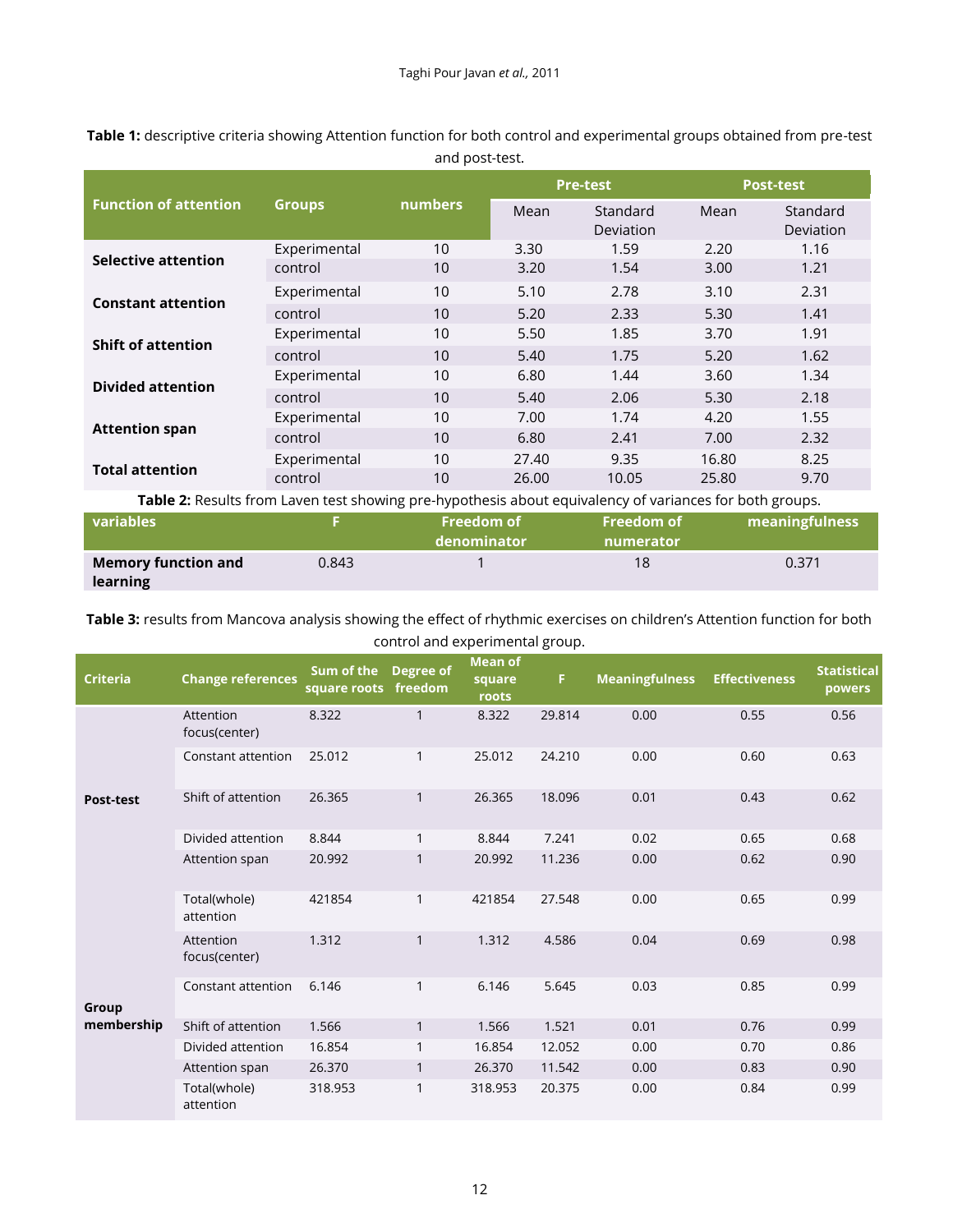#### **DISCUSSION**

The results from the present study showed that rhythmic exercises affected the attention problems on scales of their attention function (focus of attention, constant attention, shift of attention, divided attention and attention span) and total attention in mentally disabled children who were teachable. The existing theories on attention deficit are rooted in the fact that because mentally retarded individuals' attention span are mainly at the lower level, they are unable to either shift their attention to different phenomena or pay attention to the different aspects that exists in a task. These findings were in the harmony with those conducted by Shalev, Yehoshua & Merorach (2007), Davis & et al (2007), Piek& et al (2007), Kaplan & Steele (2005), Van &Winkel (2004), Geregory (2002), Robb (2003), Kazemi & Abedi (2001) and Whitley & Ball (2002). Robb(2003), based on the study on 12 pre-school children, reached the conclusion that children attention were significantly at the higher level in musical sessions than game sessions. Studies by Massion (2006) revealed that there is a positive link between students' game and their learning. In the same way, game can improve attention, planning skill, creativity, and divergent thinking (Barrett, 1975).

Keita Kamijo& et al (2008) investigated the effect of rhythmic movements on teenagers' cognitive function in their study. As a matter of fact, their study indicated that cognitive functions, especially attention and memory level, in children can promote by doing rhythmic movements and exercises. Leisman & Melillo (2010) on their study inferred that continuous teaching of physical movements and exercises can positively impact on the improvement of attention amongst children with hyper-activity /attention deficit. Also, Moor (2000) showed that it is possible to improve attention and concentration in hyper-active children suffering from attention problem too. These researches were in accordance with the present study. Zhu & et al (2008) studied the positive effect of music on visual attention.

To clarify this assumption, it is believed that there is a link between the improvement of child's attention and child experiences to a large degree. Hence, by enriching the environment and preparing a suitable ground for physical and group games, on one hand, probably we make it possible for mentally retarded children to grow and improve and on the other hand, due to the significant role music plays in the context of the rhythmic games, attention improvement is likely to take place as a result of musical functions and its effectiveness on the attention level. Since the teaching of music has a great effect on the form and activity of

the brain cortex and since there exist different sensory pathways- part of which is the consequence of neurological limitations- in mentally retarded children, the use of music and rhythm in the form of rhythmically bodily games can increase and expand the nerve branches at the same time. That is, long sensory stimulation increases the brain synopses contributing to the sensory perception at higher levels. Net -like activating system is an area that plays an important role in brain functions. It is located at the lower part of the brain and makes our brain aware and ready to receive information. This system plays great role in the control of constant attention, inhibition, programming, organization and behavioral classification. Study on base ganglions showed that muscular and conscious movements can improve the function of this organ in different groups (Alizadeh, 2004). As a result, rhythmically bodily games can help to enhance the function of this organ and provide more coordination through activating the mentally disabled child's conscious movements and finally leads to promote the function of attention criteria in given person.

According to the above results, it can be said that rhythmically physical activities, a powerful therapeutic intervention (mediator), have a high potentiality to improve the memory and attention in mentally retarded children who are teachable and as they are accompanied by music and song, they are more exciting and attractive to the mentioned children. So, they can simply be included in educational and rehabilitation programs. They are important because they informally affect the quality of these children and promote the memory and attention which are the underlying assumption of learning process. It seems that the use of rhythmically physical activities is a new way of the early mediators in developing mentally disabled children's skills in such a way that it can impact on cognitive, behavioral, emotional- affective skills. As an implication, therefore, it is better to investigate the effect of rhythmically physical games in pre-elementary levels.

#### **REFERENCES**

- Alizadeh, H. (2004). [Attention deficit, hyper activity disorder (Persian)] First edition. Tehran. Roshd publication; 2004.
- Amire. SH. (2002). Effect of motor activity and memory organization in normal children and the mentally retarded. Journal of Psychology, No. 13, 207-234.
- Anastazy, A. (1976). Mental verification. Translation to prsian: Mohammad Naqibaraheni. (1994). Tehran. Tehran University Press.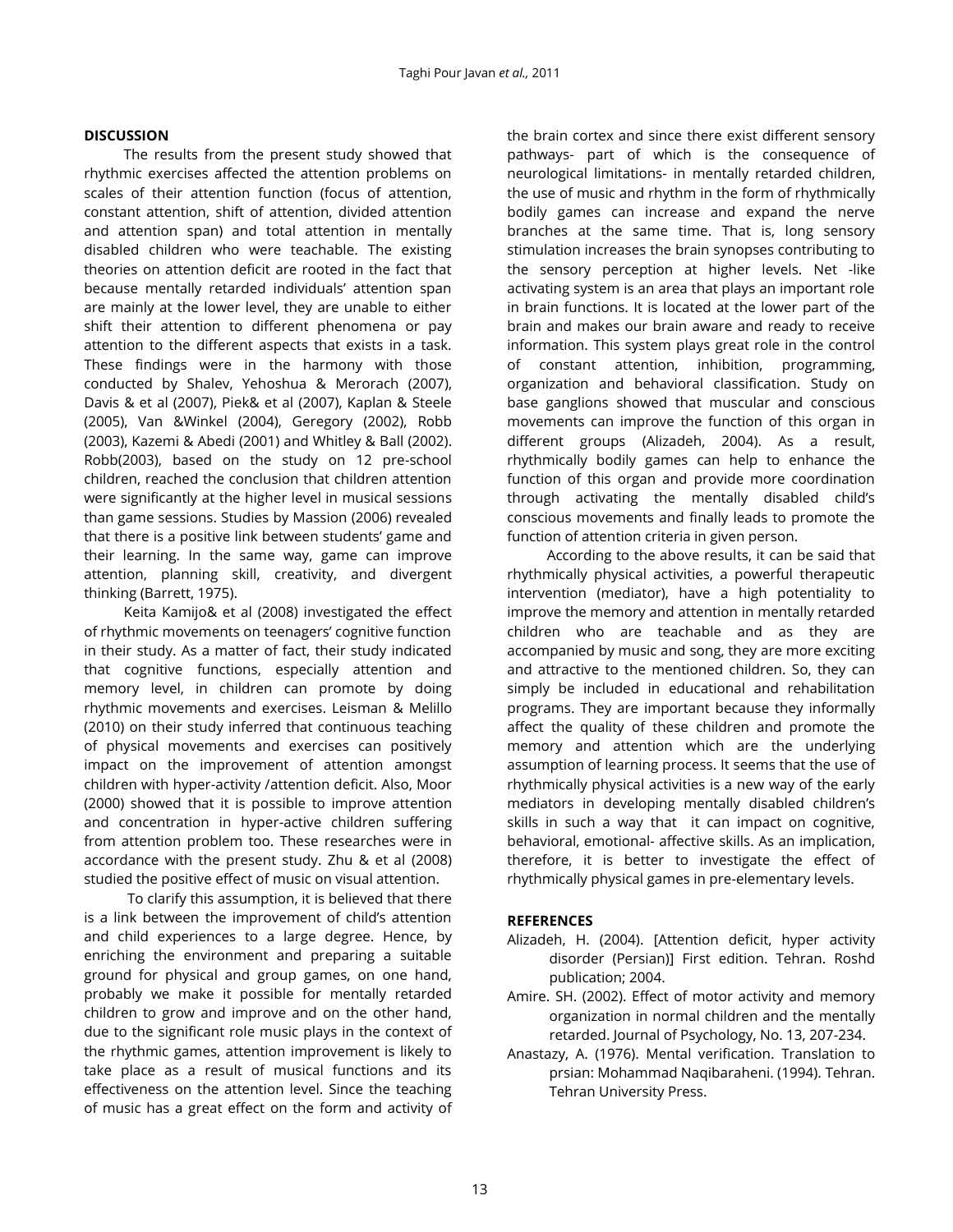- Barrett D. (1975). The effects of play therapy on social and psychological adjustment of five to nine years old children. Deration abstract international. 1975; 36, 2032.
- Bergen A, Mosley J. (1994). Attention and attention shift efficiency in individuals with and without mental retardation. Am J Ment Retard 1994; 98(6): 732- 743.
- Bratton SC, Ray D, Rhine T, Jones L. (2005). The Efficacy of play therapy with children: A meta-analytic review of treatment outcomes. Prof Psychol Res. 2005;36(4):376-90.
- Brown, B. J. (1967). The effect of an isometric strength program on the intellectual and social developmental of trainable retarded masles.American Corrective Therapy Journal, 31, 44.43.
- Campbell, S. C. (2008). Plays and its role in mental developmental, Retrieved, 10 June 2008, http://aarticledirectory.adsensepackages.com.
- Carr. A., o'Relly. G., Walsh. P. N. &McEvey. J. (2007). The Handbook of IntellectuallDisability and Clinical psychology practice. First published 2007 by Routledge 27 church Rood.Hove.East Sussex BN3 2FA.
- Coe, D. P., Pivarnik, J. M., Womack, C. J., Reeves, M. J and Malina, R. m. (2006). Effect of physical education and activity levels, on academic achievement in children.Medicie and sciencs in sport and exercise.38, 15-19.
- Davis, C. L., Tomporowski, P. D., Boyhe, C. A., Wallev, J. H., Miller, P. H., Naglieri, J. a.(2007). Effect of aerobic exercise on overweight children cognitive functioning a randomized controlled trail, Research Quarterly for Exercise and Sport.
- Eysenck, M. E., & Keane, M. T. (2002). Cognitive Psychology. Translate Rahnama&Faridi. London: Psychology Press.
- Farmer E, M, Z., Compton S, N., Burns B, J., and Robertson, E. (2002) .Review of the evidence base for treatment of childhood psychopathology: Externalizing disorders. | Consult Clin Psychol. 2002; 70(6):1267-1302.
- Fryers. (2006). Epidemiological thinking in mental retardation: issues taxonomy and population frequency in bary, N.W. international review of research in mental retardation, 22, 243. 254.
- Gregory D. (2002). Music listening for maintaining attention of older adults with cognitive impairments. J Music Ther 2002; 39(4): 244-64.
- Halahan, D., Kaufman, J. (2006). Exceptional Children: (areas of special education); translation to

Persian: Maher, Farhad. Tehran: Publications of: Third Edition.

- Hamm, E. (2006). Playfulness and the Environmental Support of Play in Children without Developmental Disabilities. OTJR: Occupation, Participation and Health.
- Jadide. M. Abedi. A. (2011). Conformity and standardization Neropshcology Conner's questionnaire on children 5 to 12 years in Isfahan. Unpublished paper.
- Kakavand, A. (2006). Morbid psychology of the child (Persian).Tehran: Publications Dvavyn, page 388.
- Kaplan, H. I., Sadock, V. A. (2007). Behavioral Sciences/ Clinical Psychiatry.10<sup>th</sup> Ed, c2007.
- Kaplan, R. S., Steele, A. L. (2005). An analysis of music therapy program goals and outcomes for clients with diagnoses on the autism spectrum. Journal of Music Therapy, 42, 2-19.
- Kazemi, F., Abedi, A. (2001). Effectiveness Aerobic exercises of improve executive function and attention in children with learning disabilities nerves - psychological, unpublished.
- Kenya, S, Masal, A. (2004). Rhythmic activates and initiatives for adulth.Faciltators .Teachers and kids, Published inconjuction with funding.
- [Keita Kamijo,](http://psychsocgerontology.oxfordjournals.org/search?author1=Keita+Kamijo&sortspec=date&submit=Submit) [Yoichi Hayashi,](http://psychsocgerontology.oxfordjournals.org/search?author1=Yoichi+Hayashi&sortspec=date&submit=Submit) [Tomoaki Sakai,](http://psychsocgerontology.oxfordjournals.org/search?author1=Tomoaki+Sakai&sortspec=date&submit=Submit)  [TatsuhisaYahiro,](http://psychsocgerontology.oxfordjournals.org/search?author1=Tatsuhisa+Yahiro&sortspec=date&submit=Submit) [Kiyoji Tanaka](http://psychsocgerontology.oxfordjournals.org/search?author1=Kiyoji+Tanaka&sortspec=date&submit=Submit) and [Yoshiaki](http://psychsocgerontology.oxfordjournals.org/search?author1=Yoshiaki+Nishihira&sortspec=date&submit=Submit)  [Nishihira.](http://psychsocgerontology.oxfordjournals.org/search?author1=Yoshiaki+Nishihira&sortspec=date&submit=Submit)(2008). Acute Effects of Aerobic Exercise on Cognitive Function in Older Adults. Oxford Social the Volume. 356-363.
- Leisman, G and Melillo, R. (2010).Effects of motor sequence training on attentional performance in ADHD children. Int J Disable Hum Dev 2010; 9(4): xxx–xxx © 2010 by Walter de Gruyter -Berlin-New York. DOI 10.1515/IJDHD.2010.043.
- Louhiala.P. (2004). Preventing Intellectual Disability Ethical and Clinical Issues. Cambridge university press2004.
- Massion, J. (2006). Sport practice in autism. Scince& Sports, 21, 243248.
- Meltzer L. (2007). Executive function in education: From theory to practice. N Y: Press. 2007; 66-88.
- Michalowski. M. P., Kozima, H. (2007). Methodological issues in facilitating rhythmic play with. 16 IEEE international conference on Ronot & Human Interactive Communication.
- Mirsky A. E. (1996). Disorders of attention: A neuropsychological perspective. Clin psychol. 1996; (3): 71-95.
- Moore, D. T. (2000). Eye exercises to increase attention and reduce impulsivity. Retrieved from the world wide web.2000: http://www.Altavista.com.